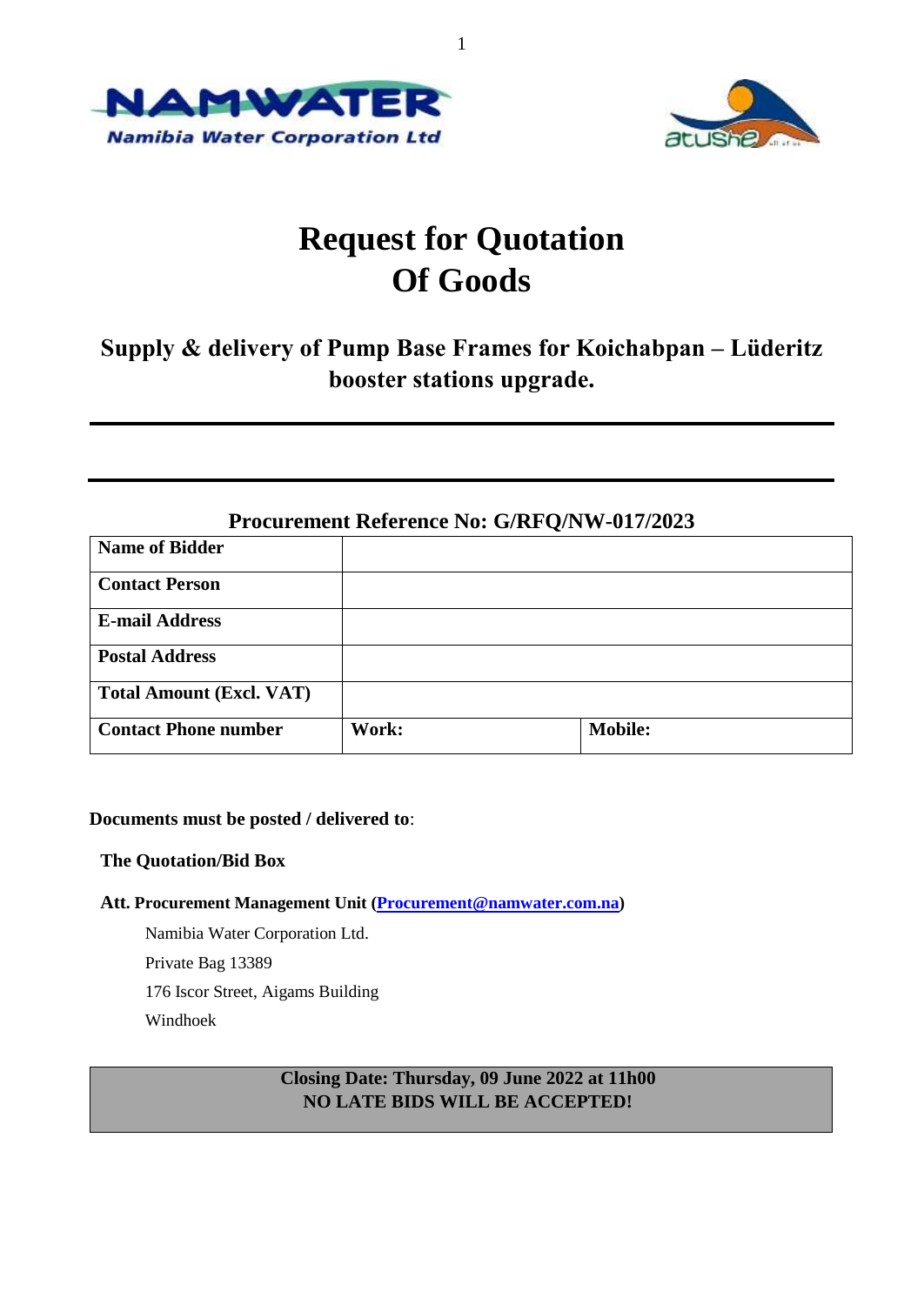



Namibia Water Corporation Ltd. Private Bag 13389, Windhoek, Namibia Tel: +264 61 71 2066 Fax: +264 61 21 0741

#### **Letter of Invitation**

Name and Address of Bidder

**Procurement Reference Number: G/RFQ/NW-017/2021**

**24 May 2022**

2

Dear Bidder,

## **Supply & delivery of Pump Base Frames for Koichabpan – Luderitz booster stations upgrade.**

NamWater invites you to submit your best quote for the items described in detail hereunder.

Any resulting contract shall be subject, to the terms and conditions referred to in the document.

Queries, if any, should be addressed to Procurement Management Unit (e-mail: [bids@namwater.com.na\)](mailto:bids@namwater.com.na) Private Bag 13389 Windhoek, Namibia.

Please prepare and submit your quotation in accordance with the instructions given or inform the undersigned if you will not be submitting a quotation.

Yours faithfully,

Procurement Management Unit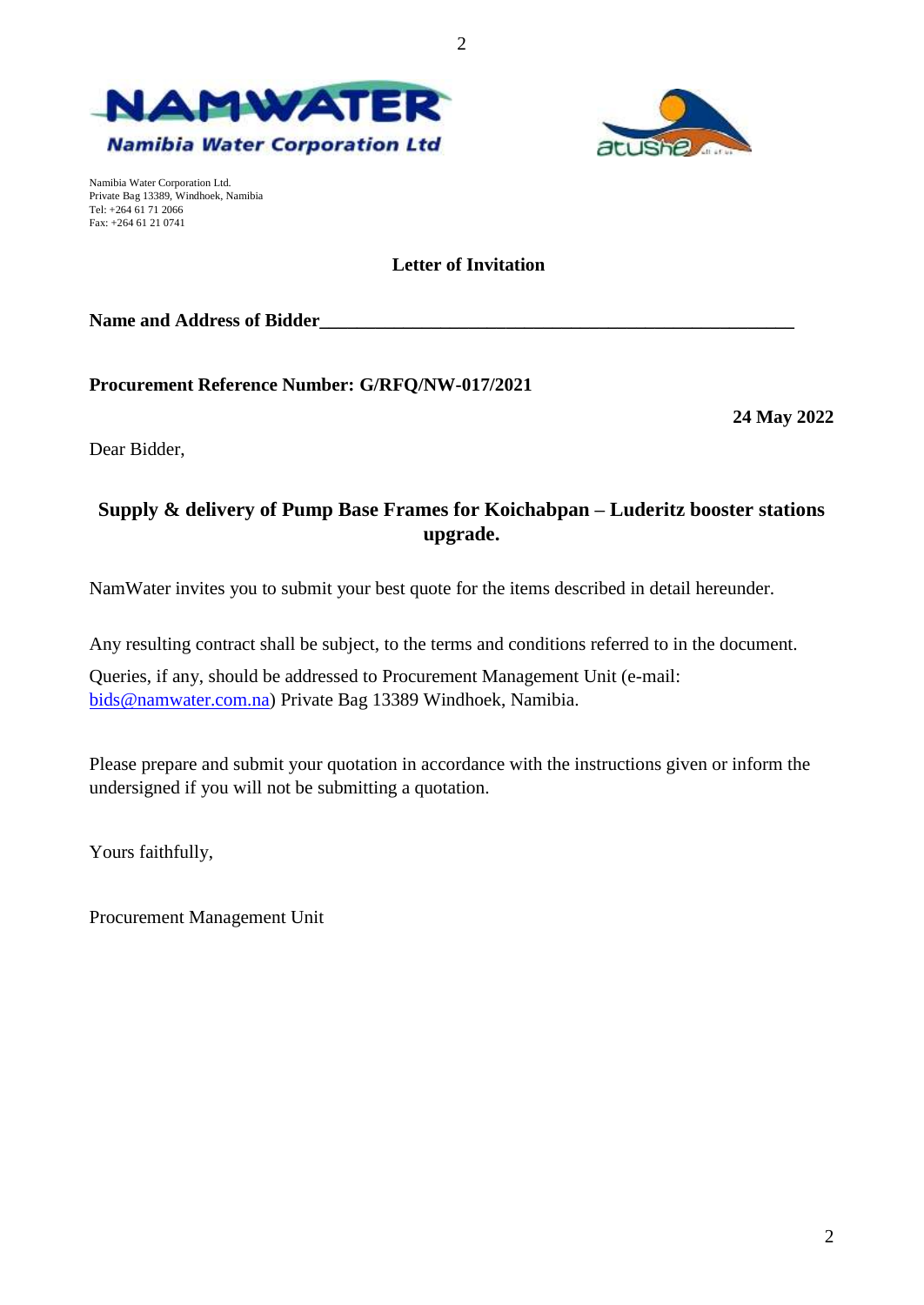### **SECTION I:INSTRUCTIONS TO BIDDERS**

#### **1. Rights of Public Entity**

NamWater reserves the right:

- (a) to split the contract as per the lowest evaluated cost per item, or
- (b) to accept or reject any quotation; and
- (c) to cancel the quotation process and reject all quotations at any time prior to contract award.

### **2. Preparation of Quotation**

You are requested to quote for the items mentioned in Section III by completing, signing and returning:

- (a) the Quotation Letter in Section II with its annex for Bid Security
- (b) the List of Goods and Price Schedule III;
- (b) the Specifications and Compliance Sheet in Section V; and
- (c) any other attachment deemed appropriate.

You are advised to carefully read the complete Request for bids document, including the Special Conditions of Contract Section, before preparing your offer. The standard forms in this document may be retyped for completion but the Bidder is responsible for their accurate reproduction.

### **3. Validity of Quotation**

The offer validity period shall be **90 days** from the date of submission deadline.

### **4. Eligibility Criteria**

To be eligible to participate in this Quotation exercise, you should:

- (a) have a valid company Registration Certificate;
- (b) have a valid good Standing Tax Certificate;
- (c) have a valid good Standing Social Security Certificate;
- (d) have a valid certified copy of Affirmative Action Compliance Certificate, proof from Employment Equity Commissioner that bidder is not a relevant employer, or exemption issued in terms of Section 42 of the Affirmative Action Act, 1998;
- (e) submit signed Bid-securing Declaration;
- (f) An undertaking on the part of the Bidder that the salaries and wages payable to its personnel in respect of this proposal are compliant to the relevant laws, Remuneration Order, and Award, where applicable and that it will abide to subclause 4.6 of the General conditions of Contract if it is awarded the contract or part thereof.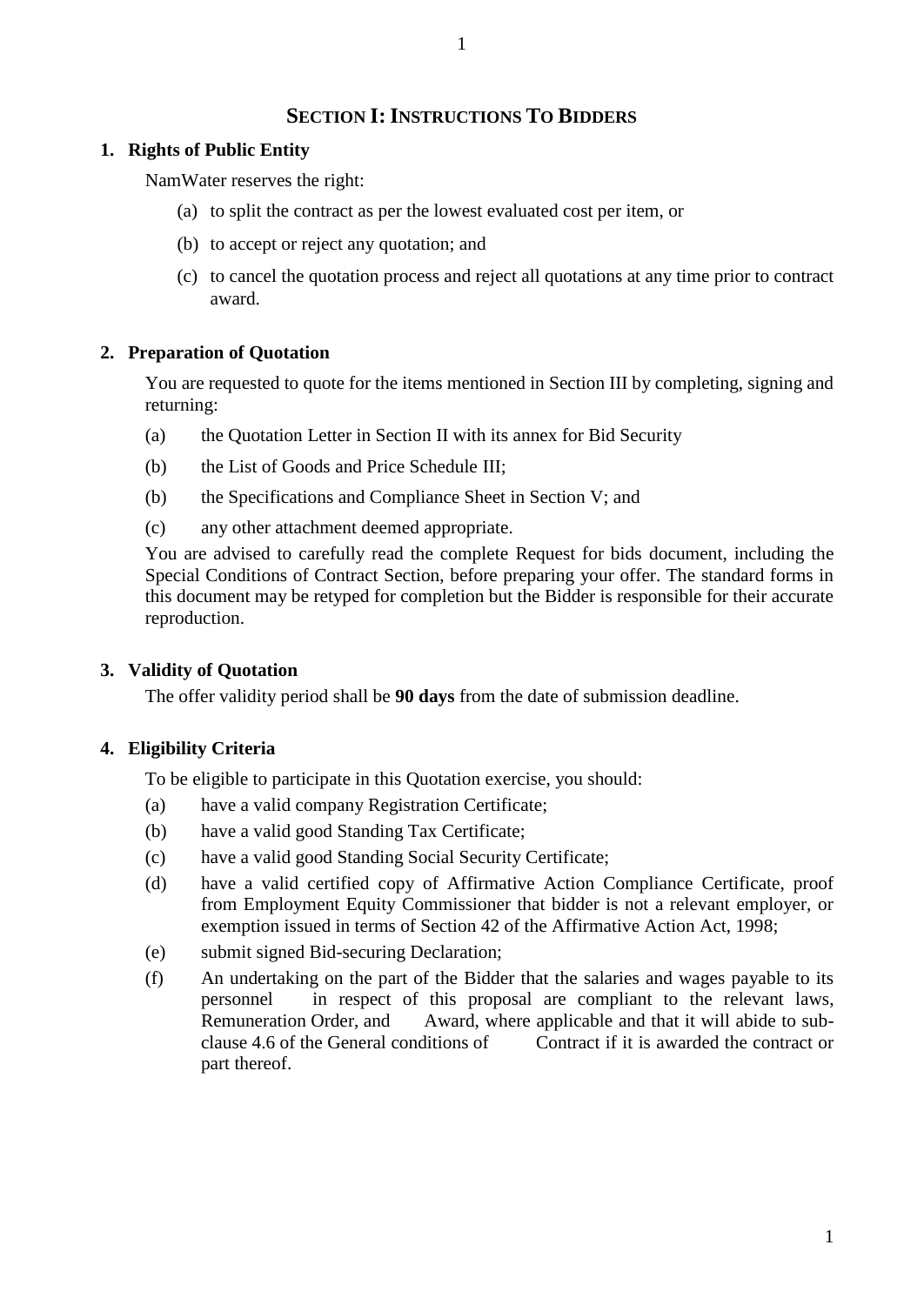#### **The obligatory documents indicated above, are acceptable as follows:**

- A valid original document; or
- a valid certified copy of an original document, as certified by a Commissioner of Oath appointed in terms of the Justices of the Peace and Commissioners of Oaths Act, 1963 (Act No. 16 of 1963) as amended.

#### **5. Bid Securing Declaration**

Bidders are required to subscribe to a Bid Securing Declaration for this procurement process.

#### **6. Delivery**

Delivery shall be no more than **10 weeks** after acceptance*/*issue of Purchase Order. Deviation in delivery period shall not be accepted.

#### **7. Sealing and Marking of Quotation**

Bids should be sealed in a single envelope, clearly marked with the Procurement Reference Number, addressed to NamWater with the Bidder's name and contact information at the back of the envelope.

#### **8. Submission of Quotation**

Quotations should be deposited in the Quotation Box located at Namibia Water Corporation Ltd Head office, Private Bag 13389, 176 Iscor Street, Aigams Building, Windhoek, not later than **09 June 2022 at 11h00**. Offers by post or hand delivered should reach Private Bag 13389 by the same date and time at latest. Late Offers will be rejected.

Quotations received by **e-mail will not be considered.**

#### **9. Opening of Quotation**

Bids will be opened internally by NamWater representatives immediately after the closing time referred to in instruction 8 above. A record of the Quotation Opening stating the name of the bidders, the amount quoted, the presence or absence of a Bid Securing Declaration, will be posted on the website of NamWater and available to any bidder on request within three working days of the Opening.

#### **10. Evaluation of Quotation**

NamWater shall have the right to request for clarifications in writing during evaluation. Offers that are substantially responsive shall be compared on the basis of price or ownership cost, subject to Margin of Preference where applicable, to determine the lowest evaluated quotation.

#### **Bidder must comply to all the specification as indicated in Section V: Specifications and Compliance Sheet, failure to comply will result in disqualification.**

#### **11. Technical Compliance**

Bidders shall submit along with their quotations documents, catalogues and any other literature to substantiate compliance with the required specifications and to qualify deviations if any with respect to NamWater's requirements. A method statement should be accompanying the document on the installation and maintenance procedure.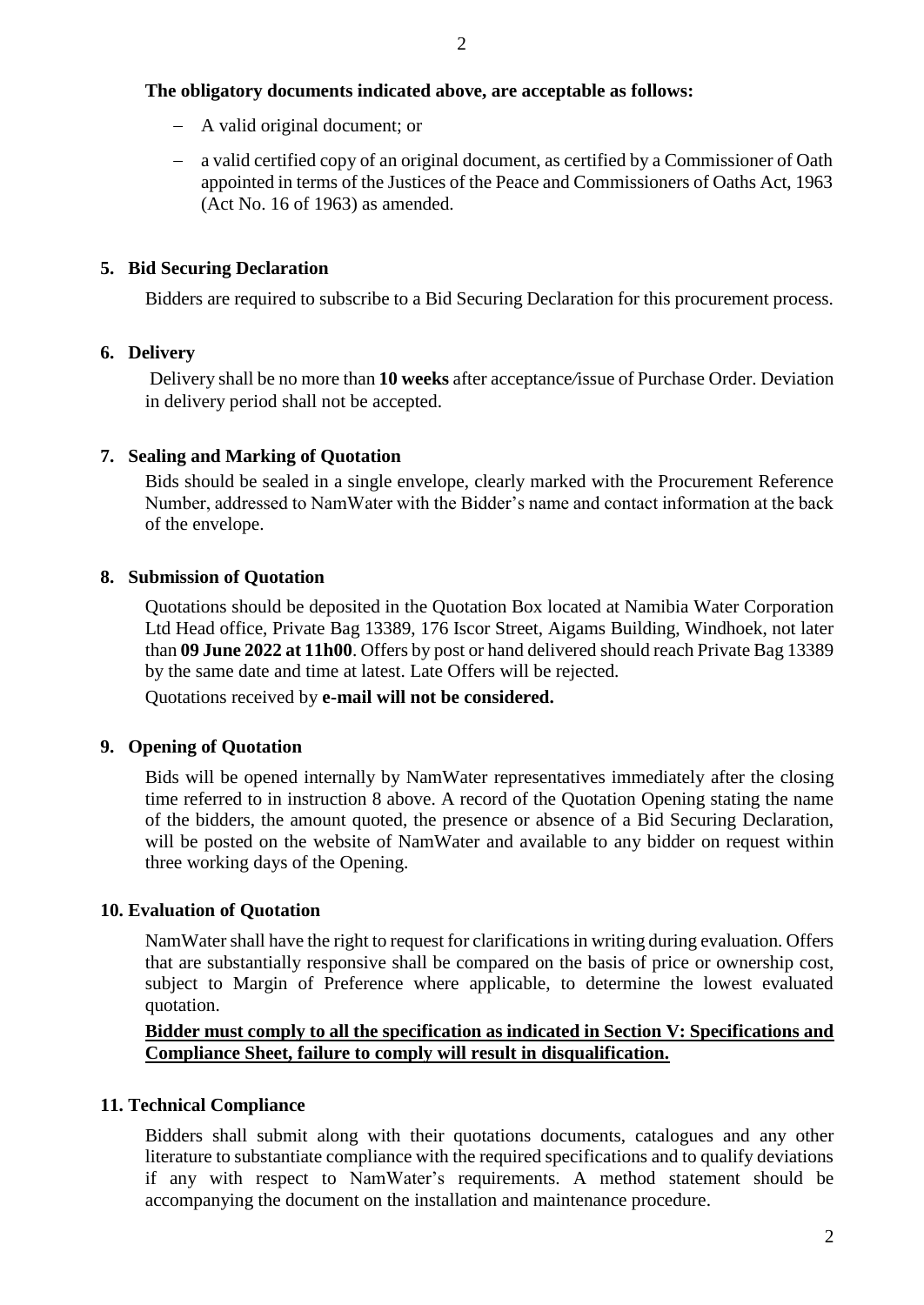The Specifications, Performance Requirements and Compliance Sheet details the minimum specifications of the goods/items to be supplied. The specifications have to be met but no credit will be given for exceeding the specifications.

#### **12. Prices and Currency of Payment**

Prices shall be fixed in Namibian Dollars.

#### **13. Margin of Preference**

13.1. The applicable margins of preference and their application methodology are as follows: **Not Applicable**

#### **14. Award of Contract**

The Bidder having submitted the lowest evaluated responsive quotation and qualified to supply the goods/items and related services shall be selected for award of contract. Award of contract shall be by issue of a Purchase Order/Letter of Acceptance in accordance with terms and conditions contained in Section VI: Contract Agreement and General Conditions of Contract.

#### **15. Notification of Award and Debriefing**

NamWater shall after award of contract promptly inform all unsuccessful bidders in writing of the name and address of the successful bidder and the contract amount and post a notice of award on its website within seven days. Furthermore, NamWater shall attend to all requests for debriefing made in writing within 7 days of the unsuccessful bidders being informed of the award.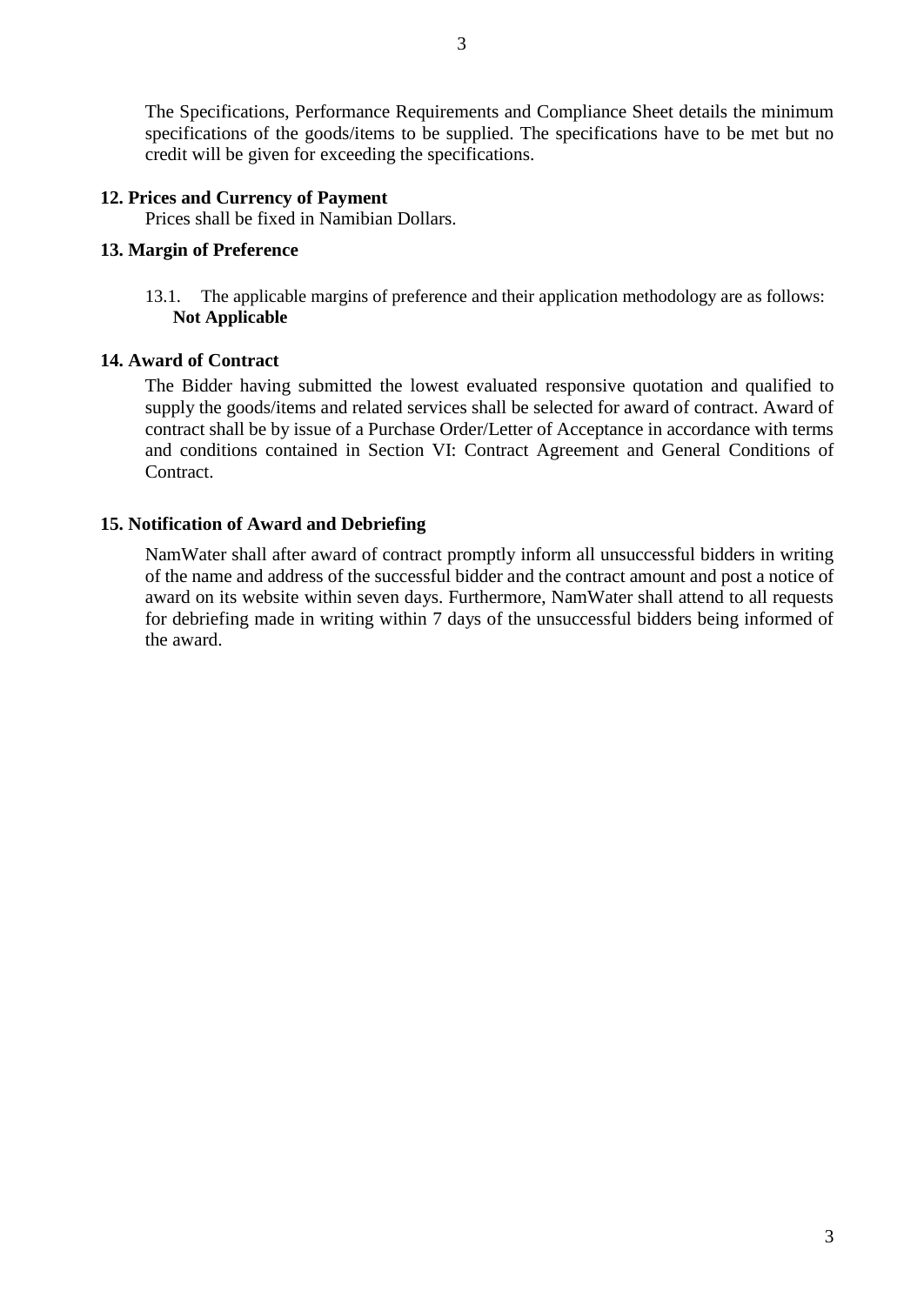## **SECTION II: QUOTATION LETTER**

(to be completed by Bidders)

[Complete this form with all the requested details and submit it as the first page of your quotation with the Price list and documents requested above. A signature and authorisation on this form will confirm that the terms and conditions of the RFQ prevail over any attachments. **If your quotation is not authorised, it will be rejected**.]

| Quotation addressed to:              | <b>NamWater</b>                                                                                |
|--------------------------------------|------------------------------------------------------------------------------------------------|
| <b>Procurement Reference Number:</b> | G/RFO/NW-017/2021                                                                              |
| Subject matter of Procurement:       | Supply & delivery of Pump Base Frames for<br>  Koichabpan - Luderitz booster stations upgrade. |

We offer to supply the items listed in the attached List of Goods and Price Schedule as per the defined specifications, except for the qualified deviations [Bidder may delete this phrase in case of no deviation and, in accordance with the terms and conditions stated in your Request for Quotations referenced above.

We confirm that we are eligible to participate in this Quotation exercise and meet the eligibility criteria specified in Section 1: Instruction to Bidders.

We undertake to abide ethical conduct during the procurement process and the execution of any resulting contract.

We have read and understood the content of the Bid Securing Declaration (BSD) attached hereto and subscribe fully to the terms and conditions contained therein. We further understand that this subscription could lead to disqualification on the grounds mentioned in the BSD.

The validity period of the Quotation is………**days** from the date of the bid submission deadline.

We confirm that the prices quoted in the List of Goods and Price Schedule are fixed and firm and will not be subject to revision or variation, if we are awarded the contract **prior to the expiry** date of the quotation validity.

The delivery period offered from the date of issue of Purchaser Order/ Letter of Acceptance is as shown in the List of Goods items and Price Schedule.

#### **Quotation Authorised by:**

| Name of Bidder                            |  | Company's Address and seal |            |  |
|-------------------------------------------|--|----------------------------|------------|--|
| <b>Contact Person</b>                     |  |                            |            |  |
| Name of Person Authorising the Quotation: |  | Position:                  | Signature: |  |
| Date                                      |  | Phone No./Fax              |            |  |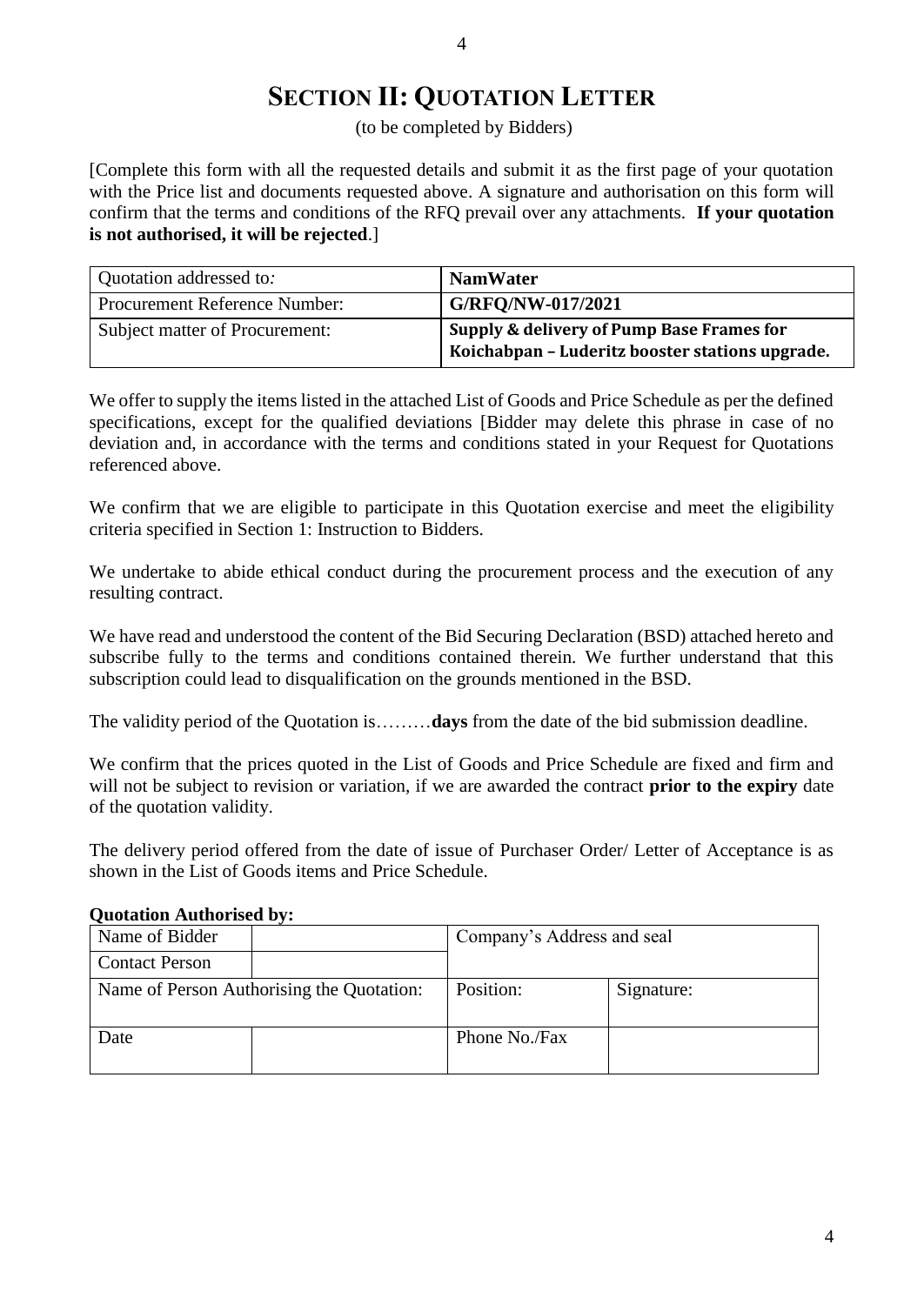#### **BID SECURING DECLARATION (Section 45 of Act) (Regulation 37(1)(b) and 37(5))**

5

**Date:** *..................................................*

**Procurement Ref No.: ..................................................**

#### **To: Namibia Water Corporation Ltd., 176 Iscor Street, Ai-//gams Building, Windhoek**

I/We\* understand that in terms of section 45 of the Act a public entity must include in the bidding document the requirement for a declaration as an alternative form of bid security.

I/We\* accept that under section 45 of the Act, I/we\* may be suspended or disqualified in the event of

- **a) a modification or withdrawal of a bid after the deadline for submission of bids during the period of validity;**
- **b) refusal by a bidder to accept a correction of an error appearing on the face of a bid;**
- **c) failure to sign a procurement contract in accordance with the terms and conditions set forth in the bidding document, should I/We\* be successful bidder; or**
- **d) failure to provide security for the performance of the procurement contract if required to do so by the bidding document.**

I/We\* understand this bid securing declaration ceases to be valid if I am/We are\* not the successful Bidder

Signed: .................................................................................................................................................. [insert signature of person whose name and capacity are shown]

Capacity of:

[indicate legal capacity of person(s) signing the Bid Securing Declaration]

Name: ................................................................................................................................................... [insert complete name of person signing the Bid Securing Declaration]

Duly authorized to sign the bid for and on behalf of: [insert complete name of Bidder]

Dated on \_\_\_\_\_\_\_\_\_\_\_\_ day of \_\_\_\_\_\_\_\_\_\_\_\_\_\_\_\_\_\_, \_\_\_\_\_\_\_ [insert date of signing]

Corporate Seal (where appropriate)

[Note\*: In case of a joint venture, the bid securing declaration must be in the name of all partners to the joint venture that submits the bid.]

**\*delete if not applicable / appropriate**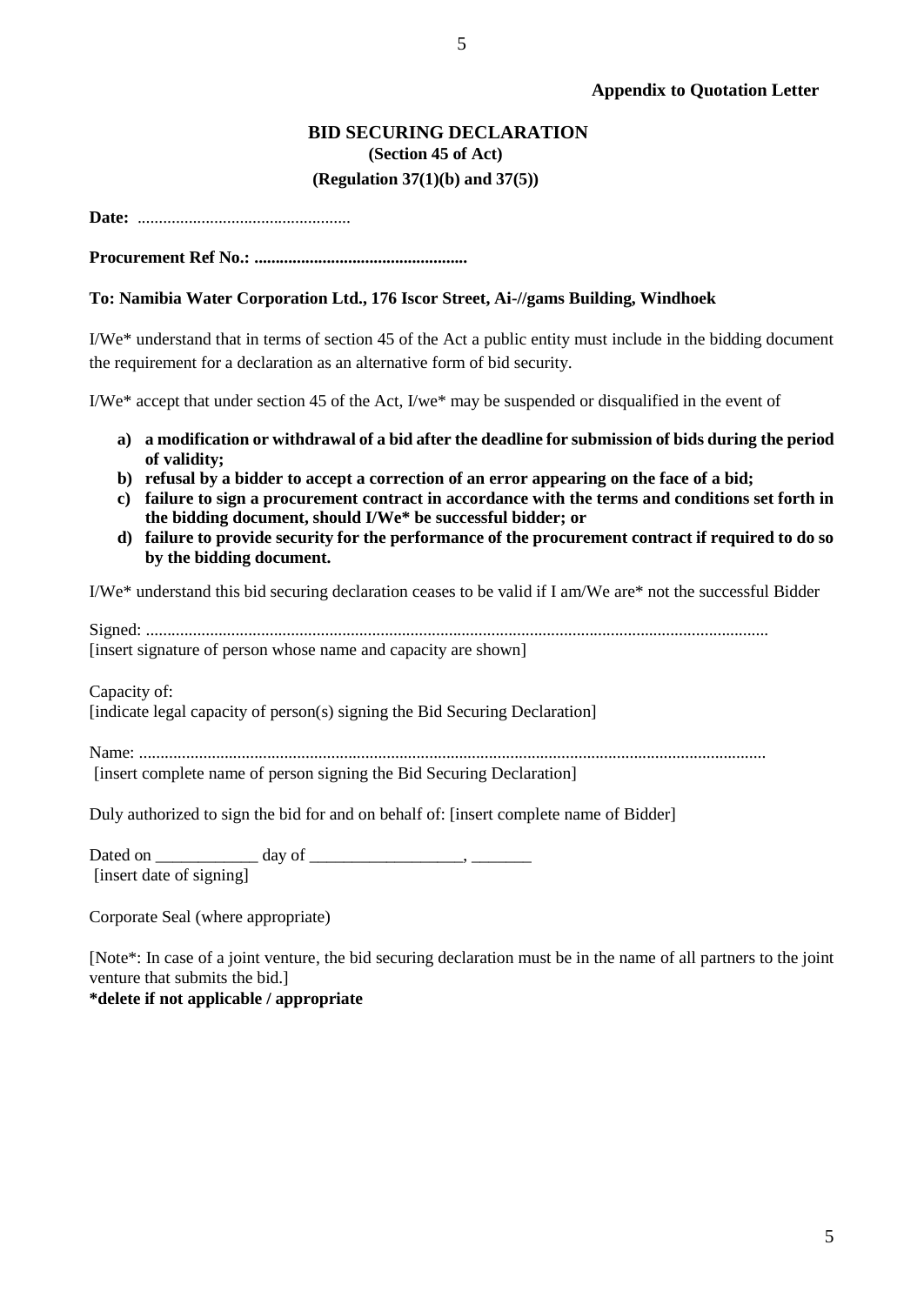

### **Republic of Namibia**

## **Ministry of Labour, Industrial Relations and Employment Creation**

**Written undertaking in terms of section 138 of the Labour Act, 2015 and section 50(2)(D) of the Public Procurement Act, 2015**

### **1. EMPLOYERS DETAILS**

## **2. PROCUREMENT DETAILS**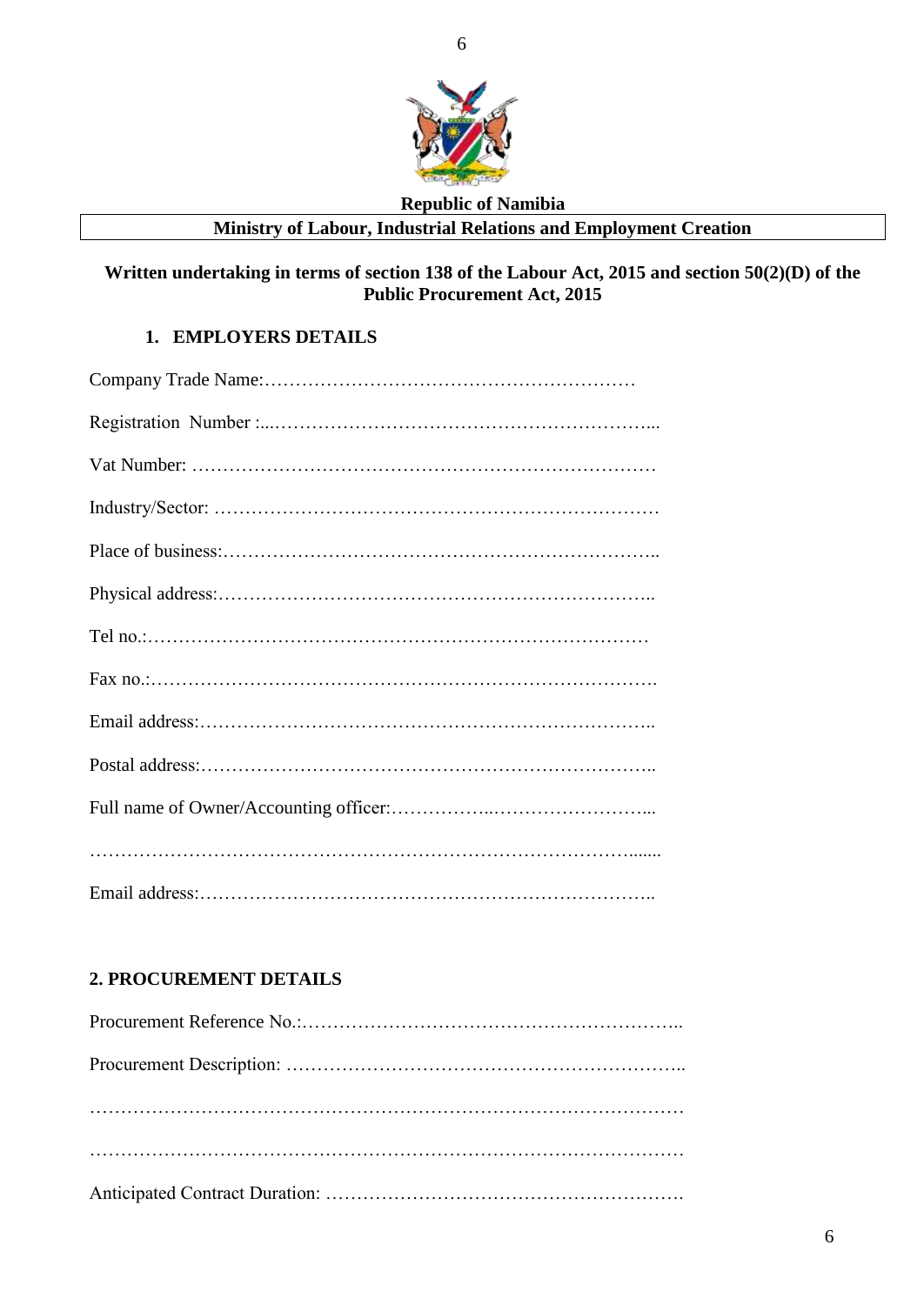Location where work will be done, good/services will be delivered: ..............

……………………………………………………………………………………

### **3. UNDERTAKING**

I …………………………………………… *[*insert full name], owner/representative

of …………………………………………………………. [insert full name of company]

hereby undertake in writing that my company will at all relevant times comply fully with the relevant provisions of the Labour Act and the Terms and Conditions of Collective Agreements as applicable.

I am fully aware that failure to abide to such shall lead to the action as stipulated in section 138 of the labour Act, 2007, which include but not limited to the cancellation of the contract/licence/grant/permit or concession.

**Signature: …………………………….**

**Date: ………………………………….**

**Seal……………………………….**

Please take note:

- 1. A labour inspector may conduct unannounced inspections to assess the level of compliance<br>
2. This undertaking must be displayed at the workplace where it will be readily accessible and y
- 2. This undertaking must be displayed at the workplace where it will be readily accessible and visible by the employees rendering service(s) in relations to the goods and services being procured under this contract.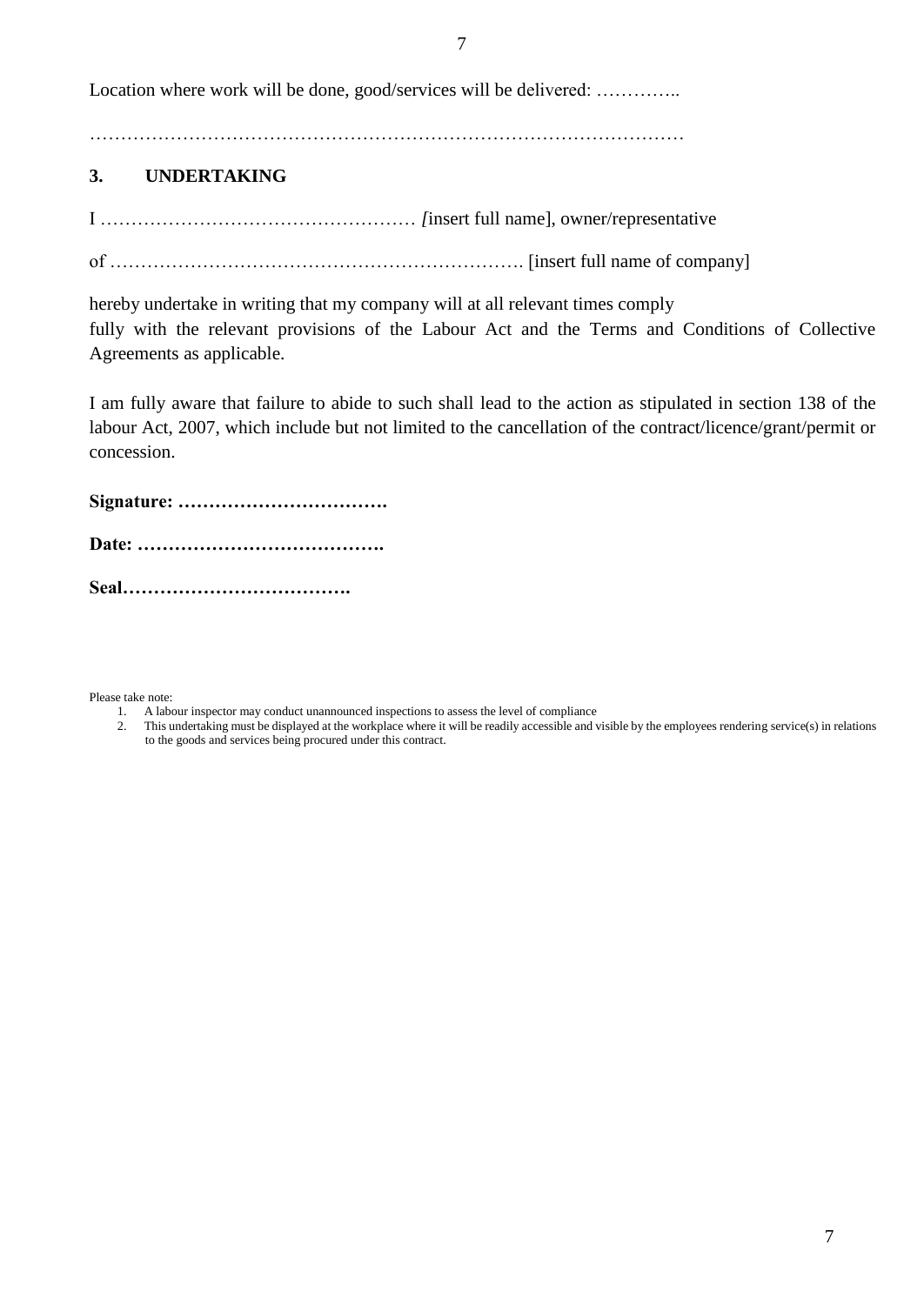## **SECTION III: LIST OF GOODS AND PRICE SCHEDULE**

## **QUOTATION FOR SUPPLY & DELIVERY OF PUMP BASE FRAMES FOR KOICHABPAN – LUDERITZ BOOSTER STATIONS UPGRADE.**

#### **Procurement Ref No. G/RFQ/NW-017/2021**

| <b>INSTRUCTIONS TO THE PUBLIC BODY</b>                                                     |                                     |                 | <b>INSTRUCTIONS TO BIDDERS</b>                            |                  |                                                                                                              |                                                                |                                              |                                           |                  |         |
|--------------------------------------------------------------------------------------------|-------------------------------------|-----------------|-----------------------------------------------------------|------------------|--------------------------------------------------------------------------------------------------------------|----------------------------------------------------------------|----------------------------------------------|-------------------------------------------|------------------|---------|
| At time of preparation of the RFQ, Columns A to I shall be filled in by the Public Entity. |                                     |                 | Bidders shall fill-in columns F, G & H and fill the total |                  |                                                                                                              |                                                                |                                              |                                           |                  |         |
|                                                                                            | [To be filled by the Public Entity] |                 |                                                           |                  |                                                                                                              |                                                                | $E=$ mark with a *if an equivalent is quoted |                                           |                  |         |
|                                                                                            |                                     |                 |                                                           |                  |                                                                                                              | $F = Rate per unit$                                            |                                              | G=Total price for one item $(C \times F)$ |                  |         |
|                                                                                            |                                     |                 |                                                           |                  | If an equivalent is quoted, please attach to your quote appropriate<br>technical information & specification |                                                                |                                              |                                           |                  |         |
|                                                                                            |                                     |                 |                                                           |                  | $\bullet$                                                                                                    | Bidders shall fill in and sign the bottom section of this page |                                              |                                           |                  |         |
| A                                                                                          | $\bf{B}$                            |                 | $\mathsf{C}$                                              | D                | ${\bf E}$                                                                                                    | $\mathbf F$                                                    | G                                            | H                                         |                  |         |
| Item                                                                                       | <b>Description of Goods</b>         |                 | Quantity                                                  | Unit of          | $\ast$                                                                                                       | Price per                                                      | Total price                                  | VAT:                                      | Delivery         | Country |
| no.                                                                                        |                                     |                 | required                                                  | measures         |                                                                                                              | unit                                                           | without VAT                                  | <b>NAD</b>                                | weeks)           | of      |
|                                                                                            |                                     |                 |                                                           |                  |                                                                                                              | NAD <sup>1</sup>                                               | <b>NAD</b>                                   |                                           | $\frac{days}{m}$ | Origin  |
|                                                                                            |                                     |                 |                                                           |                  |                                                                                                              |                                                                |                                              |                                           | onth             |         |
|                                                                                            | <b>BASE FRAME</b>                   |                 | 5                                                         | Each             |                                                                                                              |                                                                |                                              |                                           |                  |         |
| $\overline{2}$                                                                             | <b>BASE PLATE 1</b>                 |                 | 6                                                         | Each             |                                                                                                              |                                                                |                                              |                                           |                  |         |
| 3                                                                                          | <b>BASE PLATE 2</b>                 |                 | 4                                                         | Each             |                                                                                                              |                                                                |                                              |                                           |                  |         |
| $\overline{4}$                                                                             | HDG M16 x 50 BOLTS                  |                 | 50                                                        | Each             |                                                                                                              |                                                                |                                              |                                           |                  |         |
| 5                                                                                          | HDG M16 x 60 BOLTS                  |                 | 30                                                        |                  |                                                                                                              |                                                                |                                              |                                           |                  |         |
| 6                                                                                          | <b>HDG NUTS</b>                     |                 | 120                                                       | Each             |                                                                                                              |                                                                |                                              |                                           |                  |         |
| 7                                                                                          | <b>HDG WASHERS</b>                  |                 | 200                                                       | Each             |                                                                                                              |                                                                |                                              |                                           |                  |         |
| <b>TOTAL</b>                                                                               |                                     |                 |                                                           |                  |                                                                                                              |                                                                |                                              |                                           |                  |         |
| NAME:                                                                                      |                                     | POSITION:       |                                                           | <b>SIGNATURE</b> |                                                                                                              |                                                                |                                              | <b>DATE</b>                               |                  |         |
|                                                                                            | <b>NAME OF BIDDER:</b>              | <b>ADDRESS:</b> |                                                           |                  |                                                                                                              |                                                                |                                              |                                           |                  |         |

1. If Price quoted is subject to change in rate of exchange at the time of delivery of goods provide details hereunder:

Currency: N\$ Exchange Rate: NA

If no base rate of exchange is given, the price shall be treated as firm in Namibian Dollars for all intents and purposes.Key notes: **NA**=NOT APPLICABLE, **NQ**=NO QUOTE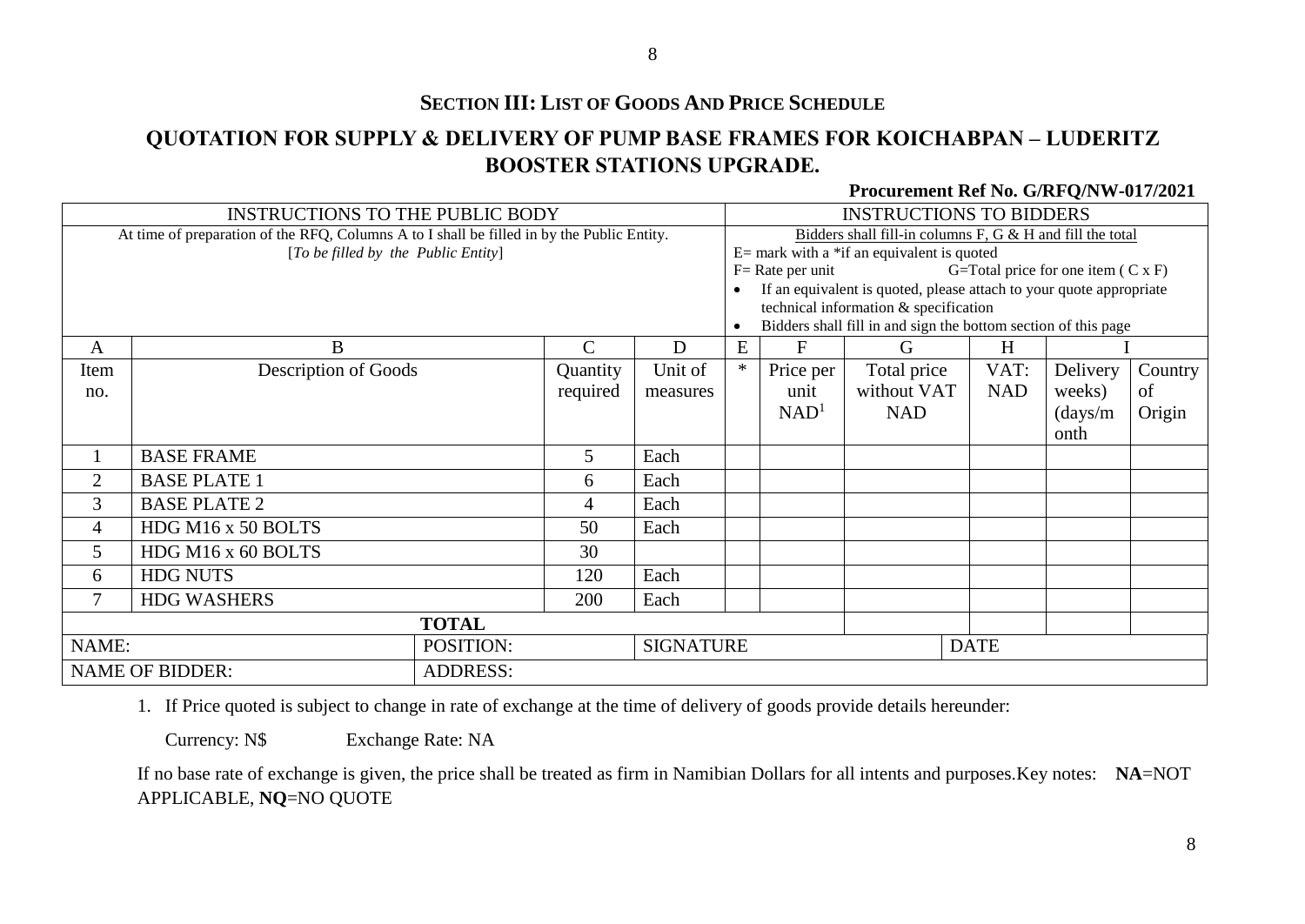#### **SECTION IV: SPECIFICATIONS AND PERFORMANCE REQUIREMENTS**

#### **GENERAL**

#### **Drawings & Dimensions**

The bidders shall refer to the attached detail drawings for the frames and drilled/slotted plates. These drawings are for dimensional and layout purposes only.

General dimensional tolerances, including squareness, shall be in accordance with ISO 2768/1 m (medium). However, all dimensional tolerances, including squareness, relating to the **relative positions** of the Ø18mm holes drilled through the top and bottom flanges of the base frames and on the base plates shall be in accordance with ISO 2768/1 f (fine).

The dimensional tolerances referred to are applicable prior to galvanizing only.

#### **Base Frames**

All base frames shall be fabricated entirely from  $120x55x 13$  [mm x mm x kg] C-Channels (parallel flange). The base frames shall be fabricated as per the attached drawings.

All welding shall be done in accordance with SANS 10044 for steel fusion welding. Mating surfaces shall be continuously welded all around their mating periphery.

All welding and fabrication shall be done prior to galvanizing.

#### **Base Plates**

All base plates shall be constructed from 15mm thick steel plates. The base plates shall be fabricated as per the drawings.

#### **Corrosion Protection**

All steel surfaces shall be blast clean to SABS 064 and the final finishing shall comply with S.I.S. 05 5900 grade Sa 2.5. before galvanizing.

The base frame shall be hot dip galvanized to SABS ISO 1461:1999. The average galvanizing layer thickness shall furthermore not be less than 150 micron and the minimum thickness at any spot not less than 100 micron.

#### **Fasteners**

The bolts to be of **grade 4.8** unless stated otherwise. All fasteners where applicable shall be ISO metric according to SABS 135. All bolts, nuts, threaded rods and washers shall be hot dip galvanized as per SABS ISO 1461: 1999. Electroplated bolts, nuts and washers shall not be accepted.

**NB:** The packing of the materials shall be of sufficient quality and design to protect the equipment against any undue damage or stresses during transportation.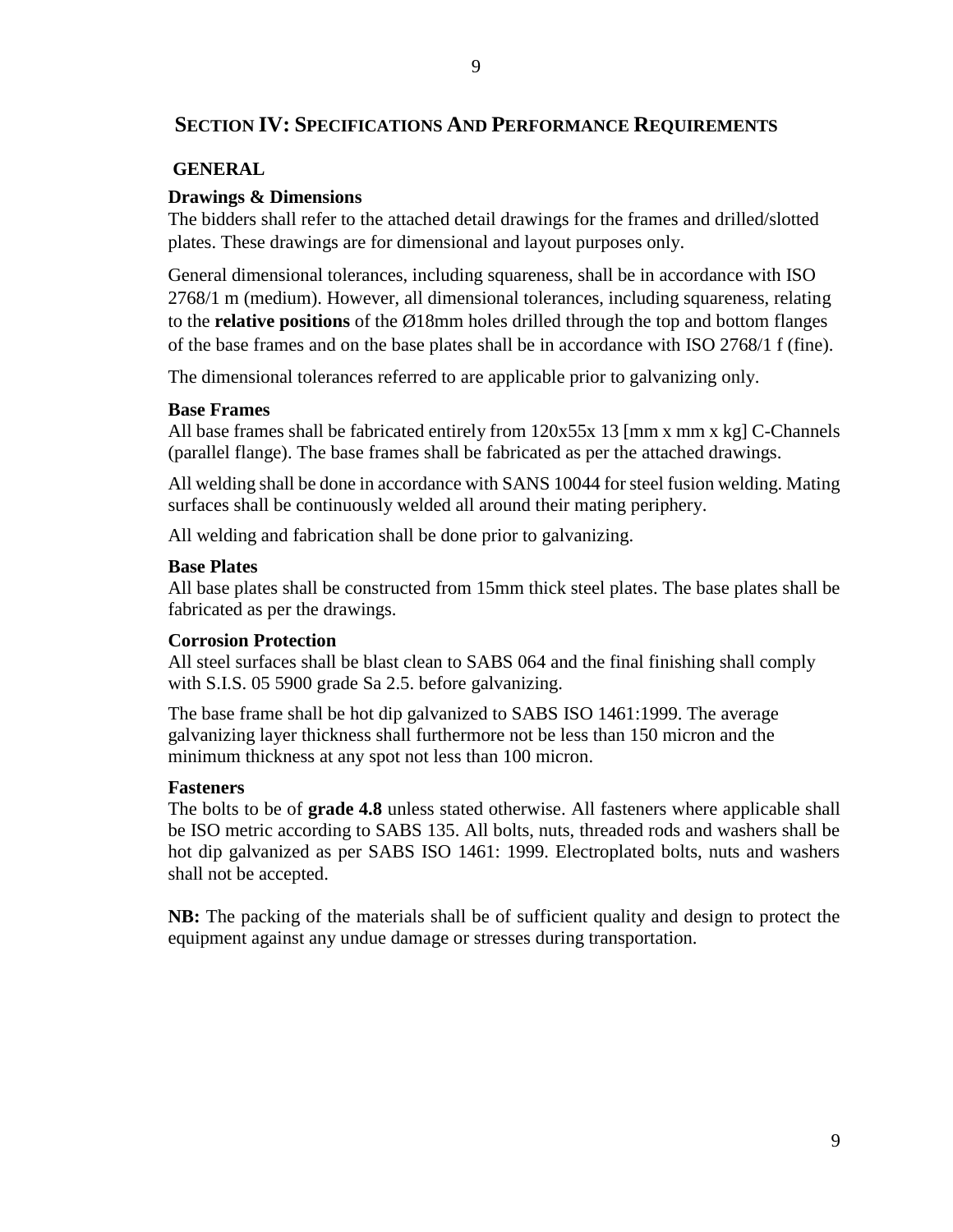## **SECTION V: SPECIFICATIONS AND COMPLIANCE SHEET**

Procurement Reference Number: **G/RFQ/NW-017/2021**

[Bidders should complete columns C and D with the specification of the goods offered. Also state "comply" or "not comply" and give details of any non-compliance/deviation to the specification required. Attach detailed technical literature if required. Authorise the specification offered in the signature block below

| <b>Item</b><br>N <sub>0</sub> | <b>Technical Specification Required</b>          | <b>Compliance of</b><br><b>Specification Offered</b> | <b>Details of Non-Compliance/</b><br><b>Deviation</b><br>(if applicable) |
|-------------------------------|--------------------------------------------------|------------------------------------------------------|--------------------------------------------------------------------------|
| $\boldsymbol{A}$              | $\boldsymbol{B}$                                 | $\overline{C}$                                       | D                                                                        |
| $\mathbf{1}$                  | Base frame construction as specified             |                                                      |                                                                          |
|                               | General dimensional tolerances, shall            |                                                      |                                                                          |
|                               | be in accordance with ISO 2768/1 m               |                                                      |                                                                          |
|                               | (medium).                                        |                                                      |                                                                          |
|                               | All dimensional tolerances relating to           |                                                      |                                                                          |
|                               | the relative positions of the $\varnothing$ 18mm |                                                      |                                                                          |
|                               | holes drilled through the base frames            |                                                      |                                                                          |
|                               | shall be in accordance with ISO 2768/1           |                                                      |                                                                          |
|                               | f (fine).                                        |                                                      |                                                                          |
|                               | Base frame hot dip galvanized                    |                                                      |                                                                          |
|                               | according to SABS ISO 1461:1999                  |                                                      |                                                                          |
|                               | All welding shall be done in                     |                                                      |                                                                          |
|                               | accordance with SANS 10044 for steel             |                                                      |                                                                          |
|                               | fusion welding                                   |                                                      |                                                                          |
| $2 - 3$                       | Base plate construction as specified             |                                                      |                                                                          |
|                               | General dimensional tolerances,                  |                                                      |                                                                          |
|                               | including squareness, shall be in                |                                                      |                                                                          |
|                               | accordance with ISO 2768/1 m                     |                                                      |                                                                          |
|                               | (medium).                                        |                                                      |                                                                          |
|                               | All dimensional tolerances relating to           |                                                      |                                                                          |
|                               | the relative positions of the $\emptyset$ 18mm   |                                                      |                                                                          |
|                               | holes drilled through the base plates            |                                                      |                                                                          |

#### **\* Columns A and B to be completed by Public Entity.**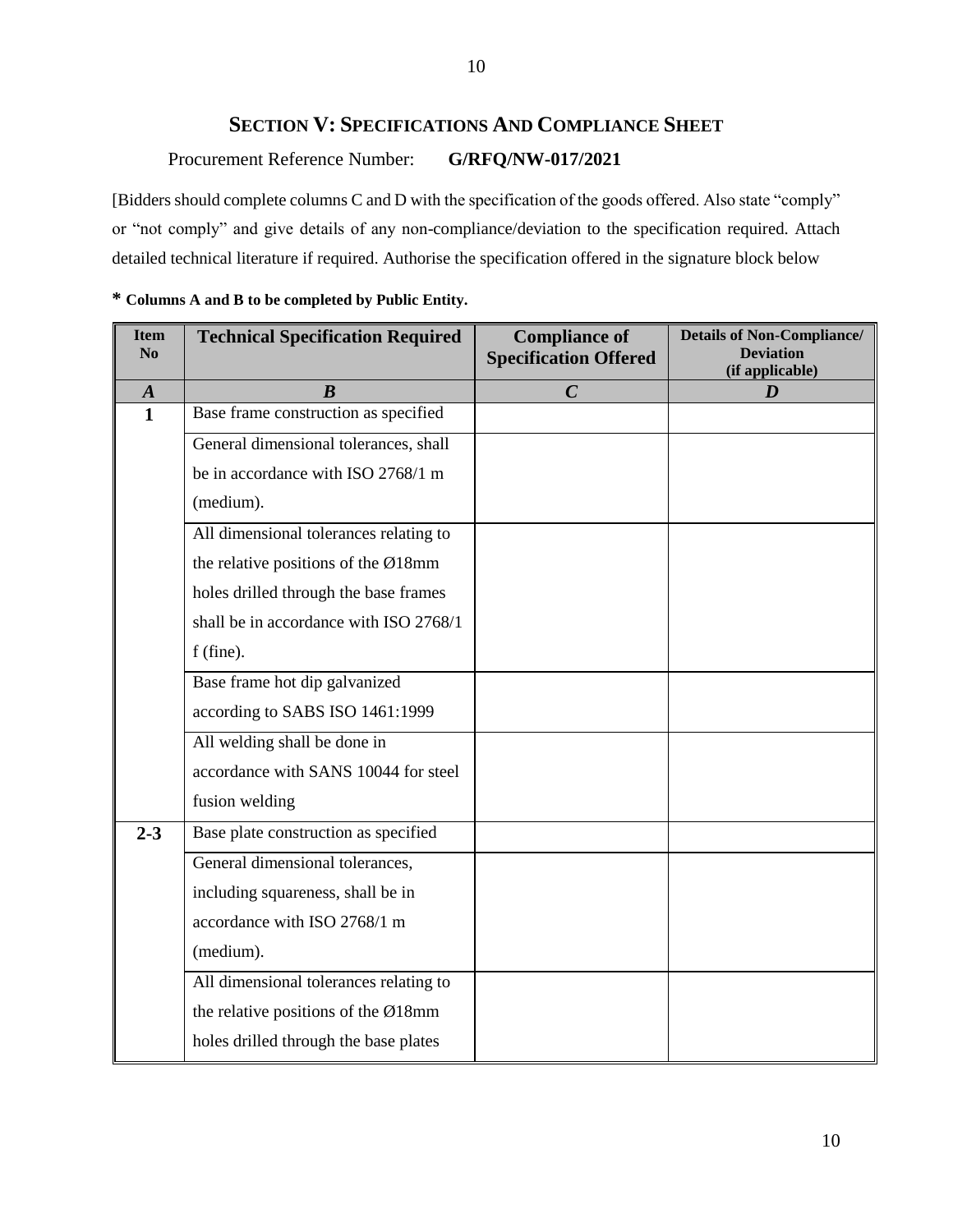|         | shall be in accordance with ISO 2768/1<br>$f$ (fine).                       |  |
|---------|-----------------------------------------------------------------------------|--|
|         | Base plates hot dip galvanized<br>according to SABS ISO 1461:1999           |  |
| $4 - 7$ | All fasteners where applicable shall be<br>ISO metric according to SABS 135 |  |
|         | All fasteners hot dip galvanized as per<br>SABS ISO 1461: 1999              |  |

## **Specifications and Compliance Sheet Authorised by:**

| Name:                            | Signature: |
|----------------------------------|------------|
| Position:                        | Date:      |
| Authorised for and on behalf of: | Company    |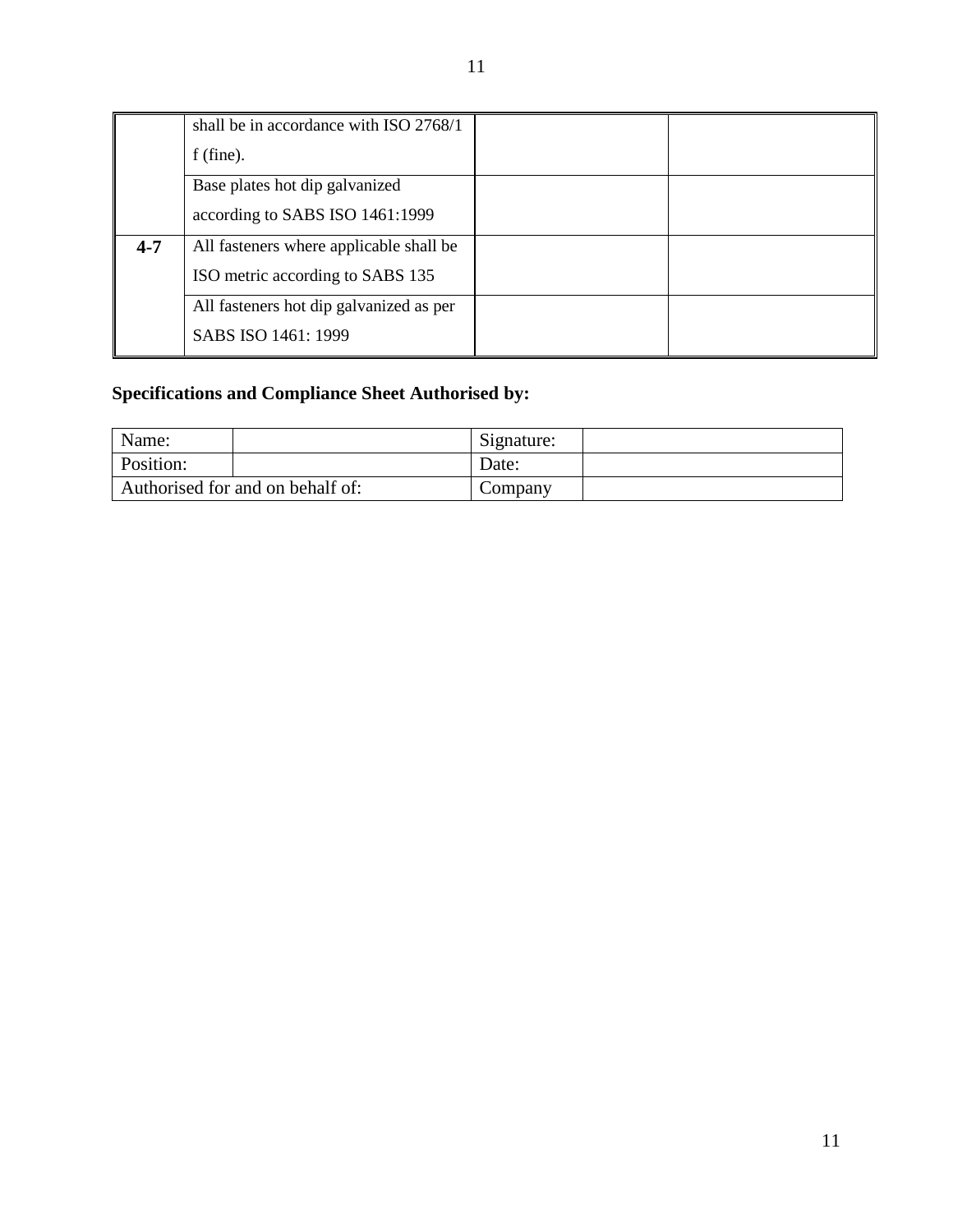## **SECTION VI: GENERAL CONDITIONS OF CONTRACT AND CONTRACT AGREEMENT**

Any resulting contract shall be placed by means of a Purchase Order/Letter of Acceptance and shall be subject to the General Conditions of Contract (GCC) for the Procurement of Goods (Ref. G/RFQ-GCC) [www.namwater.com.na](http://www.namwater.com.na/) except where modified by the Special Conditions below.

## **SECTION VI: CONTRACT AGREEMENT**

Any resulting contract shall be placed by means of a Purchase Order/Letter of Acceptance and shall be subject to the General Conditions of Contract (GCC) for the Procurement of Goods except where modified by the Special Conditions below.

## **SECTION VII: SPECIAL CONDITIONS OF CONTRACT**

Procurement Reference Number: **G/RFQ/NW-017/2021**

The clause numbers given in the first column correspond to the relevant clause number of the GCC.

| <b>Subject and GCC</b><br>clause reference | <b>Special Conditions</b>                                              |  |
|--------------------------------------------|------------------------------------------------------------------------|--|
| <b>Site</b>                                | The Site/final destination for delivery of the Goods is:               |  |
| GCC 1.1(m)                                 | <b>NamWater, Head Office</b>                                           |  |
|                                            | Northern Industrial Area, Iscor street                                 |  |
|                                            | Windhoek                                                               |  |
| <b>Incoterms Edition</b><br>$GCC\,4.2(b)$  | Incoterms shall be governed by the rules prescribed in Incoterms 2010. |  |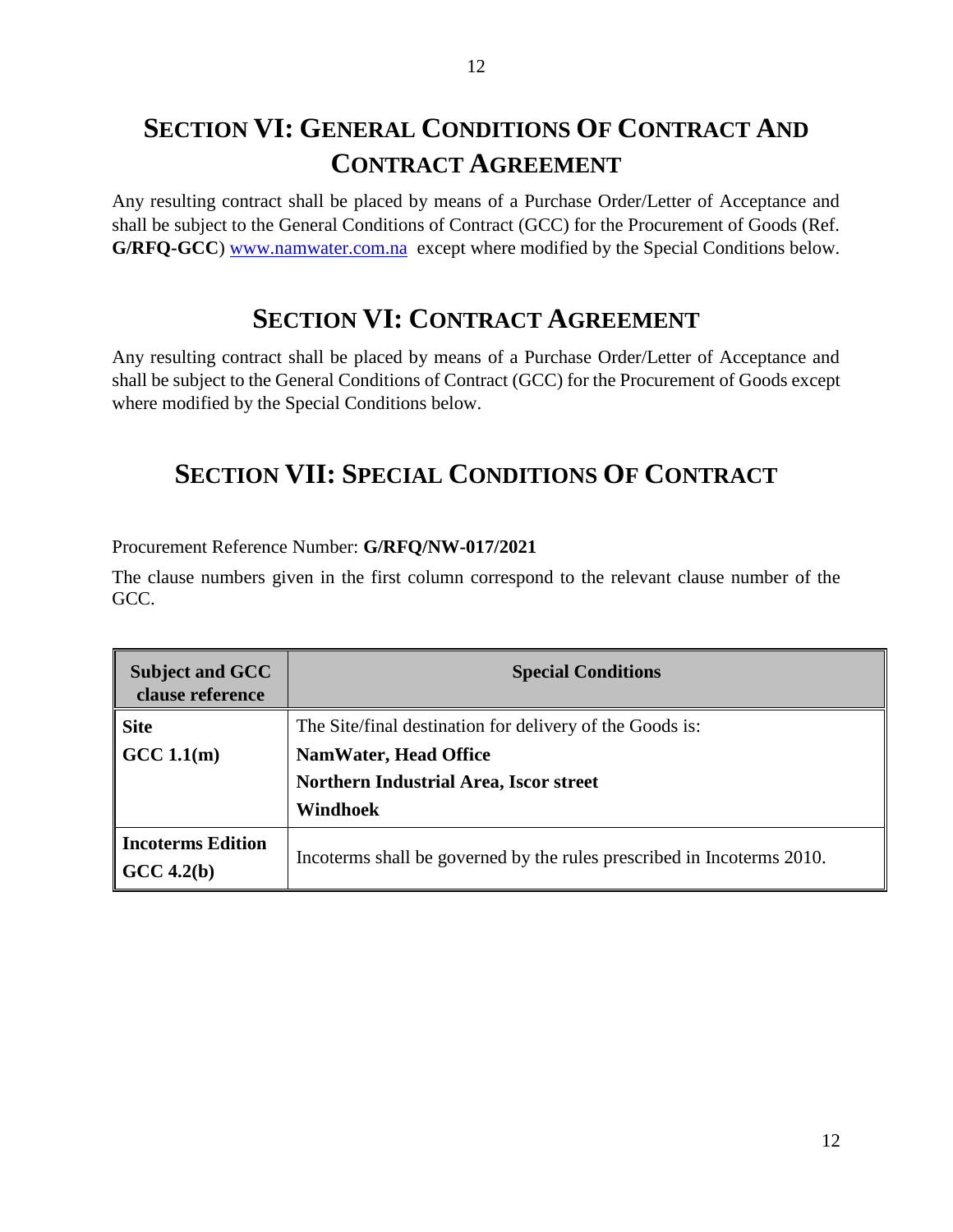| <b>Subject and GCC</b><br>clause reference | <b>Special Conditions</b>                                                                                                                                                                                                                                                                                                                                                                                                 |
|--------------------------------------------|---------------------------------------------------------------------------------------------------------------------------------------------------------------------------------------------------------------------------------------------------------------------------------------------------------------------------------------------------------------------------------------------------------------------------|
| <b>Notices</b>                             | Any notice shall be sent to the following addresses:                                                                                                                                                                                                                                                                                                                                                                      |
| <b>GCC 8.1</b>                             | For NamWater, the address and the contact name shall be:                                                                                                                                                                                                                                                                                                                                                                  |
|                                            | <b>Procurement Management Unit</b>                                                                                                                                                                                                                                                                                                                                                                                        |
|                                            | $(Tel: +264 61 71 2015)$                                                                                                                                                                                                                                                                                                                                                                                                  |
|                                            | E-mail: bids@namwater.com.na                                                                                                                                                                                                                                                                                                                                                                                              |
|                                            | Private Bag 13389 Windhoek, Namibia.                                                                                                                                                                                                                                                                                                                                                                                      |
|                                            | For the Supplier, the address and contact name shall be:                                                                                                                                                                                                                                                                                                                                                                  |
| <b>Delivery</b> and<br><b>Documents</b>    | The Goods are to be delivered within 10 weeks from the date of Purchase<br>Order or Letter of Acceptance.                                                                                                                                                                                                                                                                                                                 |
| <b>GCC 13.1</b>                            | The documents to be furnished by the Supplier are:                                                                                                                                                                                                                                                                                                                                                                        |
|                                            | (a) signed delivery note                                                                                                                                                                                                                                                                                                                                                                                                  |
|                                            | (b) Invoice                                                                                                                                                                                                                                                                                                                                                                                                               |
|                                            |                                                                                                                                                                                                                                                                                                                                                                                                                           |
| <b>Price Adjustment</b><br><b>GCC 15.1</b> | The price charge for the Goods supplied and the related Services performed<br>shall not be adjustable.                                                                                                                                                                                                                                                                                                                    |
| <b>Terms of Payment</b><br><b>GCC 16.1</b> | The structure of payments shall be: full payment following delivery of the<br>Supplies and submission of an invoice and the documents listed in clause<br>13.1                                                                                                                                                                                                                                                            |
| <b>Terms of Payment</b><br><b>GCC 16.3</b> | NamWater shall make payments not later than thirty days after submission of<br>an invoice and its certification by the Purchaser.                                                                                                                                                                                                                                                                                         |
| <b>Terms of Payment</b><br>GCC 16.4(a)     | The price shall not be adjustable to the fluctuation in the rate of exchange.                                                                                                                                                                                                                                                                                                                                             |
| <b>Payment Period</b>                      | The method and conditions of payments to be made to the Supplier under this                                                                                                                                                                                                                                                                                                                                               |
| <b>GCC 16.5</b>                            | Contract shall be as follows:                                                                                                                                                                                                                                                                                                                                                                                             |
|                                            | i) <b>On Acceptance:</b> The Contract Price of goods received shall be paid no<br>later than thirty (30) days of receipt of the Goods upon submission of an<br>invoice (showing Purchaser's name; the Procurement Reference number,<br>description of payment and total amount, signed in original, stamped or<br>sealed with the company stamp/seal) supported by the Acceptance Certificate<br>issued by the Purchaser. |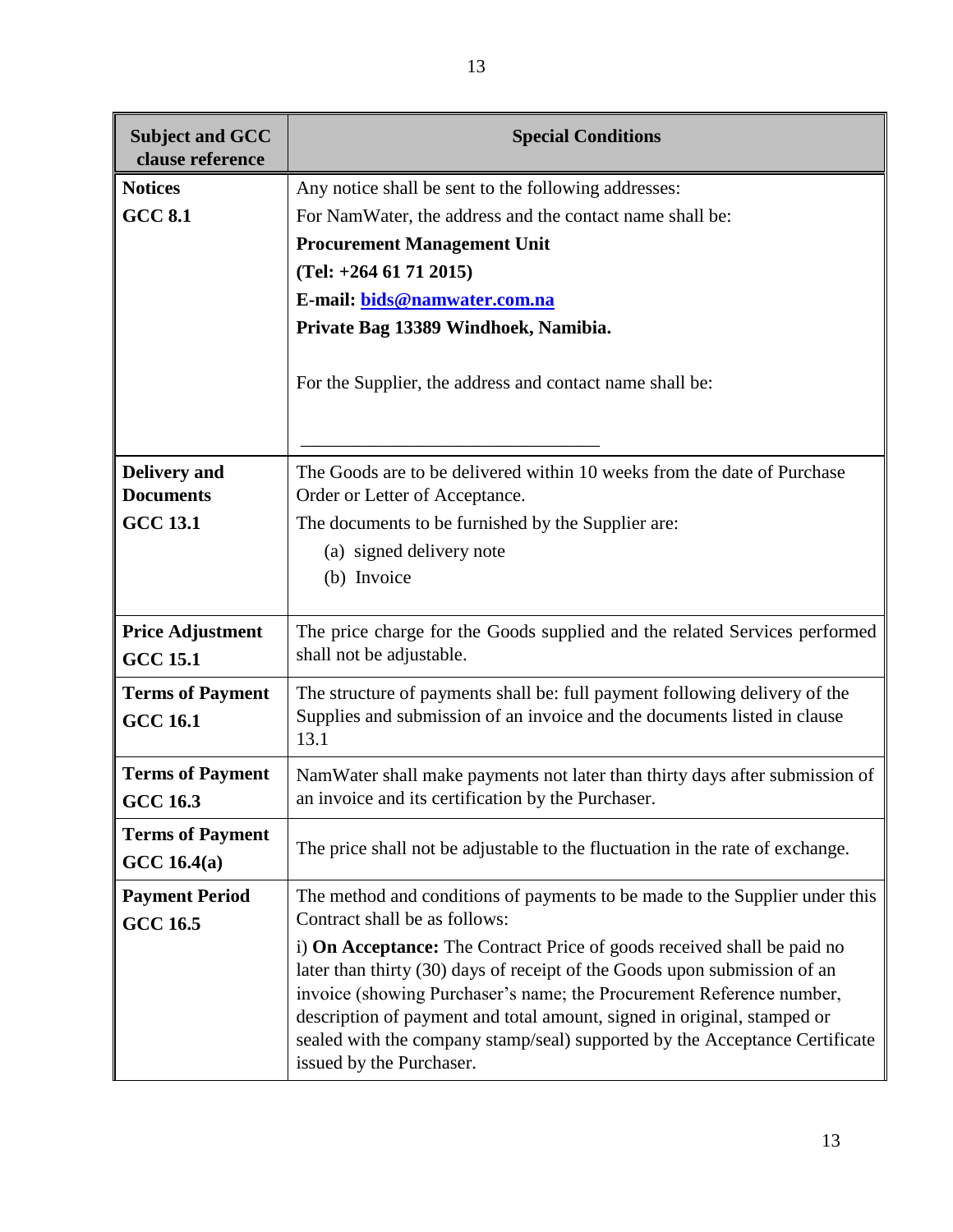| <b>Subject and GCC</b><br>clause reference                 | <b>Special Conditions</b>                                                                                                                                             |  |  |
|------------------------------------------------------------|-----------------------------------------------------------------------------------------------------------------------------------------------------------------------|--|--|
| <b>Performance</b><br><b>Security</b><br><b>GCC 18.1</b>   | No performance security is required<br>(i)                                                                                                                            |  |  |
| <b>Packing</b><br><b>GCC 23.2</b>                          | The packing, marking and documentation within and outside the packages<br>shall be: NamWater , Aigams Building . Northern Industrial Area<br><b>Windhoek</b>          |  |  |
|                                                            | G/RFQ/NW-000/2021                                                                                                                                                     |  |  |
|                                                            | The packing of the materials shall be of sufficient quality and design to<br>protect the equipment against any undue damage or stresses during<br>transportation.     |  |  |
|                                                            | The fasteners shall be packaged in suitable woven bags with appropriate<br>labelling for transport and delivery.                                                      |  |  |
| <b>Transportation</b><br><b>GCC 25</b>                     | The Goods shall be delivered: DDP - Delivered Duty Paid                                                                                                               |  |  |
| <b>Inspection and Test</b><br><b>GCC 26.1</b>              | The inspection and tests shall be: upon delivery to ensure conformance to the<br>specifications                                                                       |  |  |
| <b>Location of</b>                                         | The inspections and tests shall be conducted at:                                                                                                                      |  |  |
| <b>Inspection and</b>                                      | <b>NamWater</b>                                                                                                                                                       |  |  |
| <b>Tests</b>                                               | <b>Aigams Building</b>                                                                                                                                                |  |  |
| <b>GCC 26.2</b>                                            | <b>Northern Industrial Area</b>                                                                                                                                       |  |  |
|                                                            | <b>Windhoek</b>                                                                                                                                                       |  |  |
| Liquidated<br><b>Damages</b><br><b>GCC 27.1</b>            | Liquidated damages for the whole contract are 0.5% per day. The maximum<br>amount of liquidated damages for the whole contract is 10% of the final<br>contract price. |  |  |
| <b>Warranty</b><br><b>GCC 28.3</b>                         | The period of validity of the warranty shall be: N/A                                                                                                                  |  |  |
| <b>Repair and</b><br><b>Replacement</b><br><b>GCC 28.5</b> | The period for repair or replacement shall be: N/A                                                                                                                    |  |  |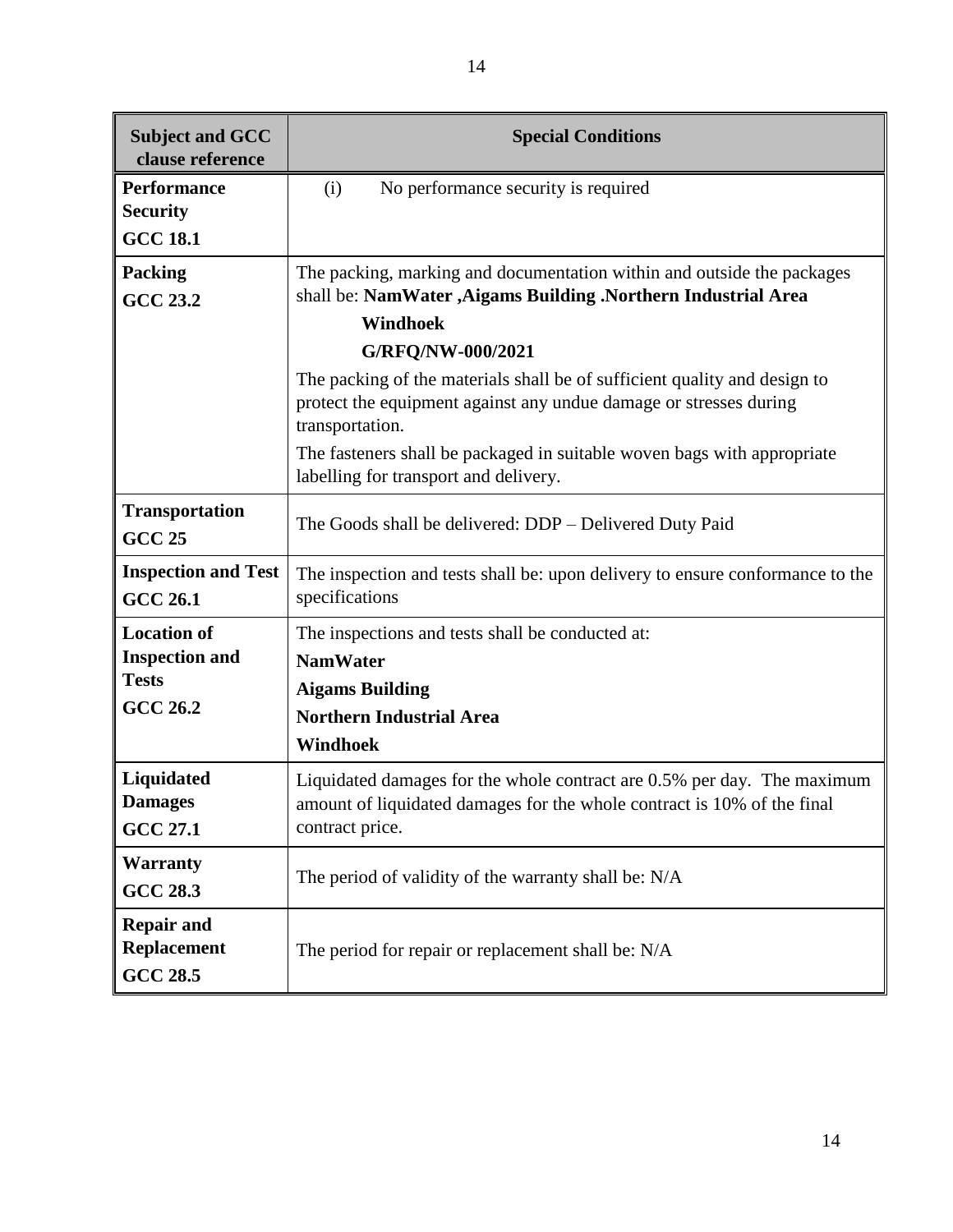## Quotation Checklist Schedule

## **Procurement Reference No.: G/RFQ/NW-017/2022**

| <b>Description</b>                                                       | <b>Attached</b> | <b>Not</b><br><b>Attached</b> |
|--------------------------------------------------------------------------|-----------------|-------------------------------|
| <b>Quotation Letter</b>                                                  |                 |                               |
| List of Goods and Price Schedule                                         |                 |                               |
| Specification and Compliance Sheet                                       |                 |                               |
| Valid company Registration Certificate Copy from <b>Ministry of</b>      |                 |                               |
| <b>Trade and Industry</b>                                                |                 |                               |
| Original valid good standing Tax Certificate from Inland                 |                 |                               |
| <b>Revenue</b> or a valid certified copy of an original certified by the |                 |                               |
| Namibian Police of good standing Tax Certificate                         |                 |                               |
| Original valid good Standing Certificate from Social Security            |                 |                               |
| <b>Commission or</b> a valid certified copy of an original certified by  |                 |                               |
| the Namibian Police of good standing Tax Certificate                     |                 |                               |
| Valid Affirmative Action Compliance Certificate, proof from              |                 |                               |
| <b>Employment Equity Commissioner</b> that bidder is not a               |                 |                               |
| relevant employer, or exemption issued in terms of Section 42            |                 |                               |
| of the Affirmative Action Act, 1998;                                     |                 |                               |